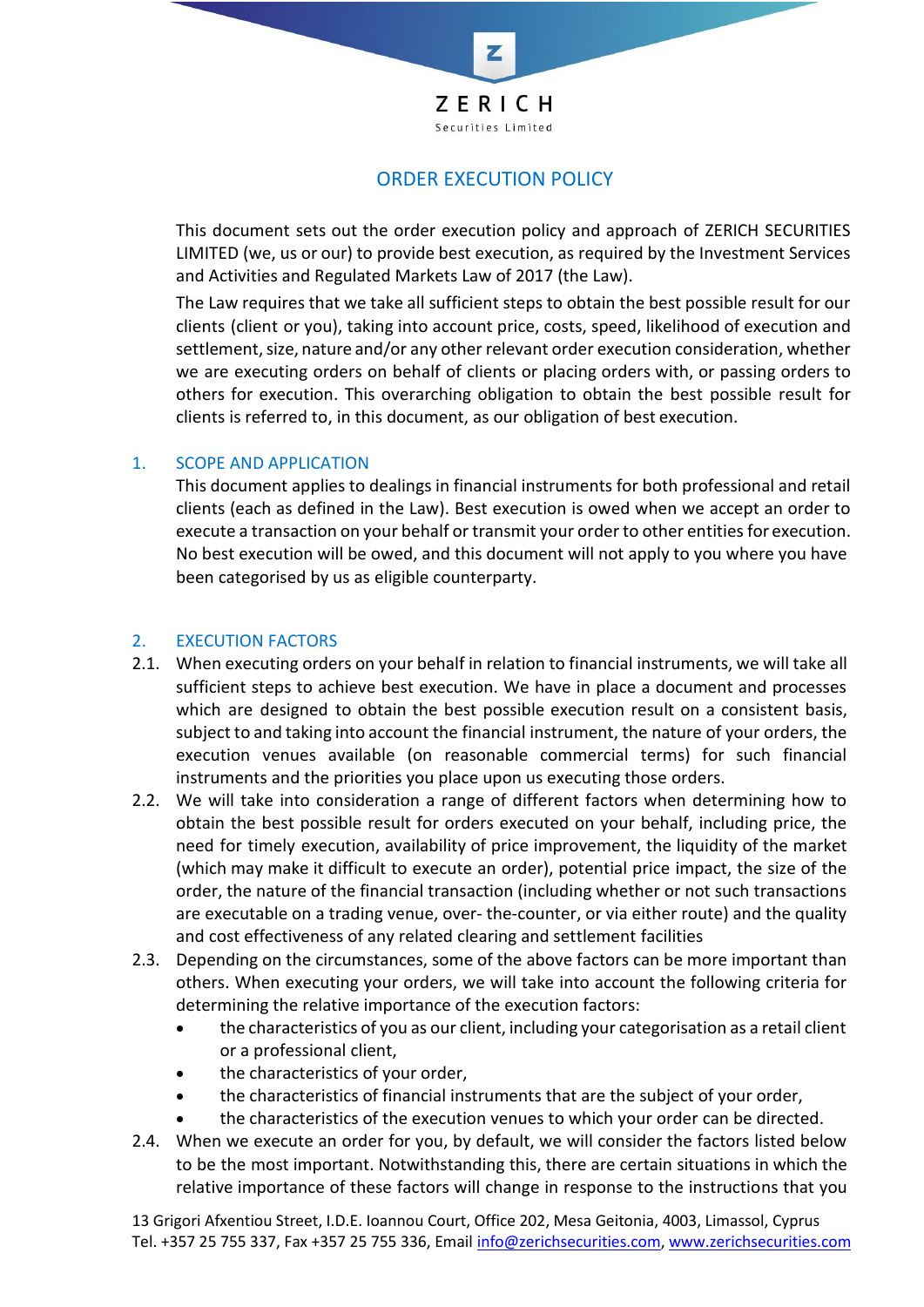

provide.

The key factors include:

Price.

Price refers to the resulting price of the transaction excluding our own execution charges. It will usually be our most important consideration. After price, speed and likelihood of execution are usually our most important considerations. If you are a retail client, we will usually determine best execution in executing your order in terms of both price and costs (see below).

Market impact.

Market impact entails detecting threats to the orderly operation of financial markets, including to reliability and transparency of their price formation process and tackling any behavior that may conclusively result in cascading market impact or large market impact in general. In forming execution strategy, we will always observe the standard of behavior normally expected in the market to which you direct your order. In no case, we will take action, which may result in market distortion or give a misleading impression of trade volumes or value of any financial instrument.

Speed.

We interpret speed as the rate at which we are able to progress your order. Where your instructions dictate or imply a rate at which we should progress your order, we will follow your instructions unless we see an immediate and substantial conflict with the price. Where your instructions do not refer to speed, we will progress your order at a rate, which we believe, represents a balance between creating market impact and executing your order in a timely fashion so as to reduce execution risk.

• Likelihood of execution/size.

We interpret this as the likelihood that we are able to fill your order, or at least a substantial part of it, in its entirety. This factor increases the importance in situations where access to liquidity in the relevant instrument is constrained in some way. For example, if the security itself is illiquid or if you provide a limit price which is not marketable.

Likelihood of settlement.

We expect transactions that we execute for you to settle in a timely fashion. If we become aware that a particular execution strategy may compromise the likelihood of settlement, we may not pursue that strategy even if it would result in a better price.

Costs.

Costs relate to commissions, costs and the fees that are charged for executing your order, including execution venue fees, clearing and settlement fees and any other fees paid to third parties, such as financial intermediaries or market infrastructure entities. If you deal with us on a fixed commission basis, these costs will have only a minor influence in the way that we execute your order. If you have a commercial arrangement with us in which those costs influence our own charges to you, then costs will include the costs for executing your order on each of the eligible venues. Where there is more than one competing venue to execute your order, costs will also include our own commissions and service fees.

2.5. Once we have accepted your order, we will consider the execution factors in the context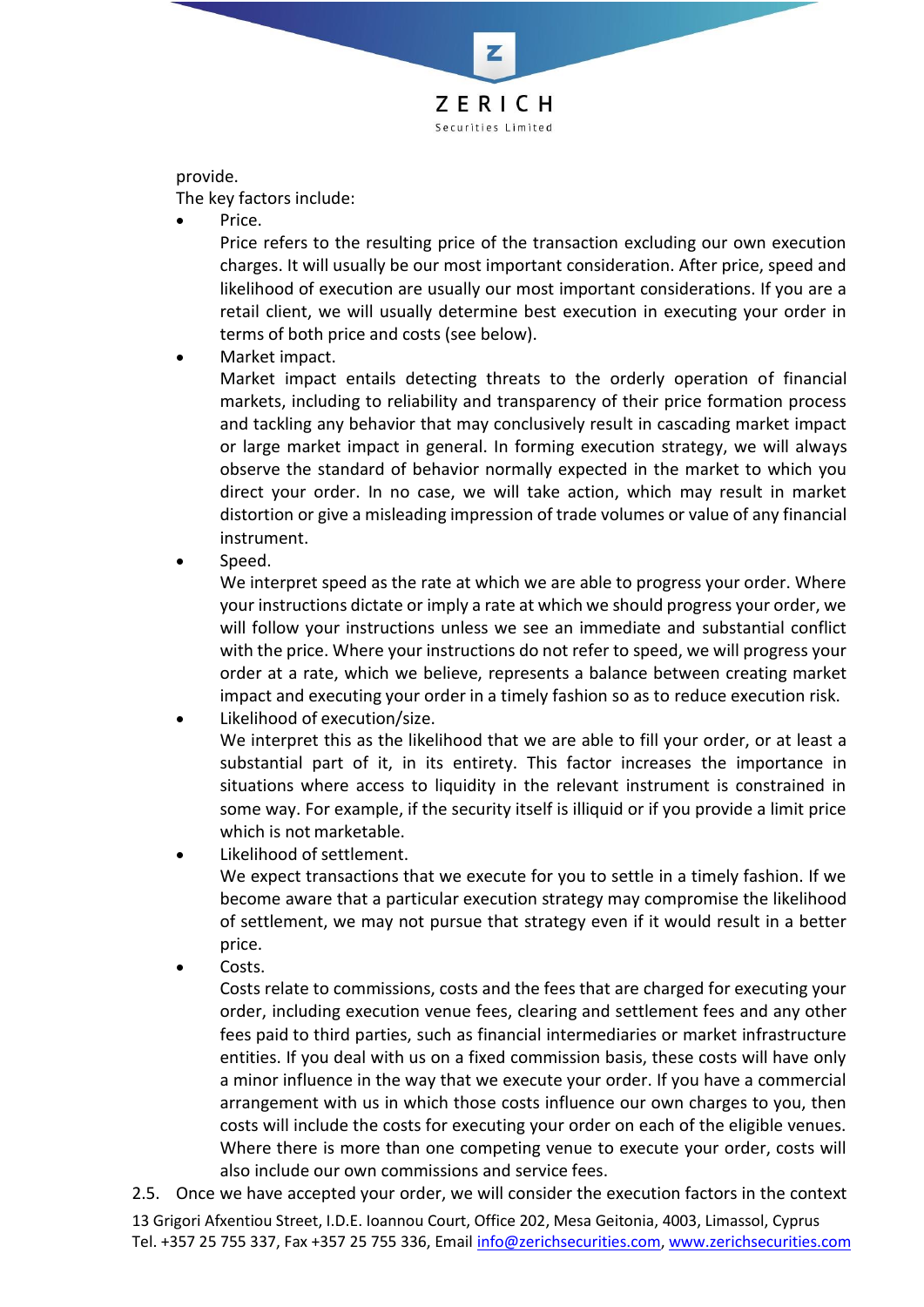

Z

of the instructions that you have provided to form a suitable execution strategy. Under this execution strategy, we will take sufficient steps to obtain the best possible result for you by employing appropriate aspects of our execution arrangements.

Our execution strategy may result in us routing your order to one or more execution venues immediately or rather, releasing parts of your order gradually over an appropriate period of time. An example of the latter instance could be a large order in size and/or an illiquid contract, in which case speed would be deprioritised in order to be more passive within the market and to ensure there is not an unacceptable cost or price impact to you as the client.

The execution strategy employed will take into account any information that you provide us with, together with our knowledge of the relevant instrument and the market in which you are seeking to execute.

Where you use our electronic trading service, the execution strategy will usually be formed automatically unless the circumstances of your order or the relevant instrument are unusual in some way. Where you are not using our electronic trading service, the execution strategy employed will be formed by the judgement of the individual(s) assigned to handle your order, together with the automatic processes available to them.

# 3. EXECUTION VENUES

- 3.1. This document includes, for each class of financial instrument in which we execute orders on your behalf, those entities that we consider enable us to obtain best execution on a consistent basis. These venues include, as appropriate for each product: regulated markets, multilateral trading facilities, organized trading facilities, systematic internalisers, market makers and other liquidity providers (including our affiliates acting as principal) or entities that perform a similar function to those performed by any of the foregoing in a third country. Selection of execution entities includes consideration of factors such as liquidity and price offered, credit and settlement risk, realised performance (latency, liquidity, price improvement, fill rates, pricing analysis), commercial positioning, market mechanism, resilience and reliability.
- 3.2. A list of entities venues on which we place significant reliance in meeting our obligation to take all reasonable steps to obtain on a consistent basis the best possible result for the execution of client orders, for retail client orders, professional client orders and securities financing transactions is set out in Exhibit 1. Within the same exhibit, a list of the entities with which the orders are placed or to which we transmit orders for execution is presented, per class of financial instrument and, if and where applicable, per type of client (retail/professional).
- 3.3. Subject to the requirements of the Law, we will publish on our website by the end of April each year the top five execution venues in terms of trading volumes for all client orders executed by us during the preceding year per class of financial instruments together with information on the quality of execution obtained on such execution venues. We will also publish, in a separate report, the top five execution venues in terms of trading volumes where we executed securities financing transactions the preceding calendar year. Additionally, subject to the requirements of Regulation (EU) 217/576<sup>1</sup>, we will publish on

<sup>13</sup> Grigori Afxentiou Street, I.D.E. Ioannou Court, Office 202, Mesa Geitonia, 4003, Limassol, Cyprus Tel. +357 25 755 337, Fax +357 25 755 336, Email [info@zerichsecurities.com,](mailto:info@zerichsecurities.com) [www.zerichsecurities.com](http://www.zerichsecurities.com/) <sup>1</sup> Commission delegated Regulation (EU) 2017/576 of 8 June 2016 supplementing Directive 2014/65/EU of the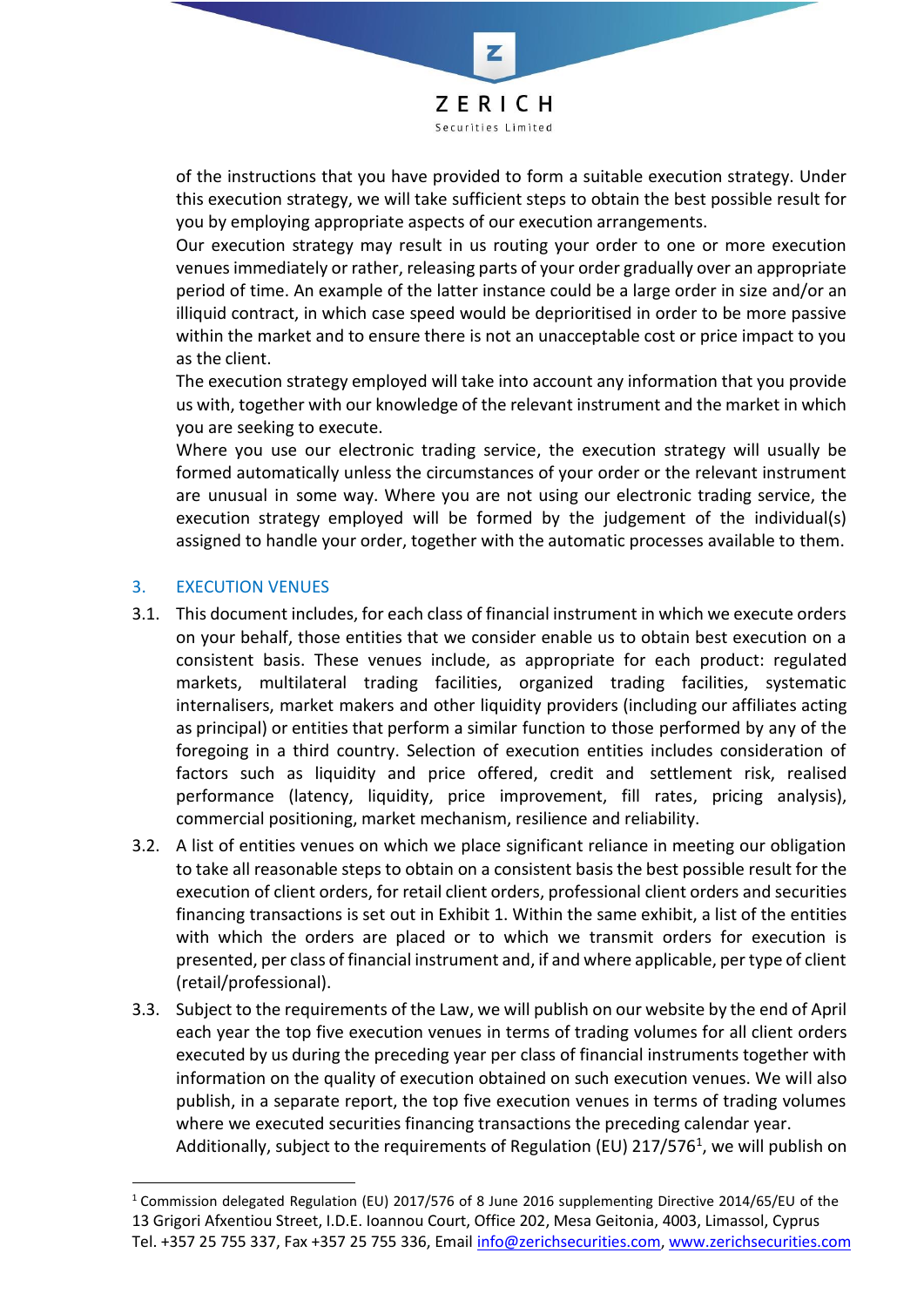

our website by the end of April each year the top five entities in terms of trading volumes where we transmitted or placed client orders for execution in the preceding year per class of financial instruments and information on the quality of execution obtained. We will also publish, in a separate report, the top five entities in terms of trading volumes where we executed securities financing transactions the preceding calendar year.

- 3.4. Subject to the requirements of the Law, we may execute all or part of your order outside of a trading venue. In particular, we may form prices and execute internal transactions by filling all or part of your order against:
	- another client's trading interest;
	- our own inventory or at our risk; and/or
	- a trading interest that we have acquired by facilitating another client's trade.
- 3.5. In certain situations, some regulated markets permit the execution of an order outside the central order book based on market specific parameters such as minimum block thresholds and timings of submission. Where we negotiate transactions on your behalf and do not obtain your agreement to the terms of those transactions in advance, we continue to owe you best execution. Any such transactions will be created manually, at the discretion of an individual responsible for execution of your order.
- 3.6. We may choose to transmit your order for execution to another broker or dealer (which may be located outside of the European Economic Area ("**EEA**") and could include both affiliate entities and/or third party brokers), in which case we will either determine the ultimate execution venue ourselves on the basis described above, and instruct the other broker or dealer accordingly, or we will satisfy ourselves that the other broker or dealer has arrangements in place to enable us to comply with our best execution obligations to you.
- 3.7. We will take steps to not structure or charge our commissions in such a way as to discriminate unfairly between execution venues. When we select venues we will do so either on a long-term basis, by choosing the venues to which we will maintain access or on a short-term basis, by choosing the venue or venues, to which we have access and which are the most appropriate to execute individual orders or any part of them.
- 3.8. As a general principle, for the financial instruments in which we execute or transmit for execution and determine the ultimate execution venue, we look to maintain access (whether direct or supplied by a third party broker) to the market on which the relevant financial instruments are originally listed and/or predominantly traded.

In selecting venues in the relevant jurisdiction, our approach is governed by the following factors:

• Price, cost and liquidity (importance: high) This considers whether a venue provides, or is likely to provide, material opportunities to trade that may not exist within our existing portfolio of venues. Those opportunities may take the form of prices, which improve on those offered by our existing venues or the ability to trade significant additional size at similar prices to those offered on existing venues. We expect liquidity and price to be closely (but not exclusively) associated with the market share the venue commands.

<sup>13</sup> Grigori Afxentiou Street, I.D.E. Ioannou Court, Office 202, Mesa Geitonia, 4003, Limassol, Cyprus Tel. +357 25 755 337, Fax +357 25 755 336, Email [info@zerichsecurities.com,](mailto:info@zerichsecurities.com) [www.zerichsecurities.com](http://www.zerichsecurities.com/) European Parliament and of the Council with regard to regulatory technical standards for the annual publication by investment firms of information on the identity of execution venues and on the quality of execution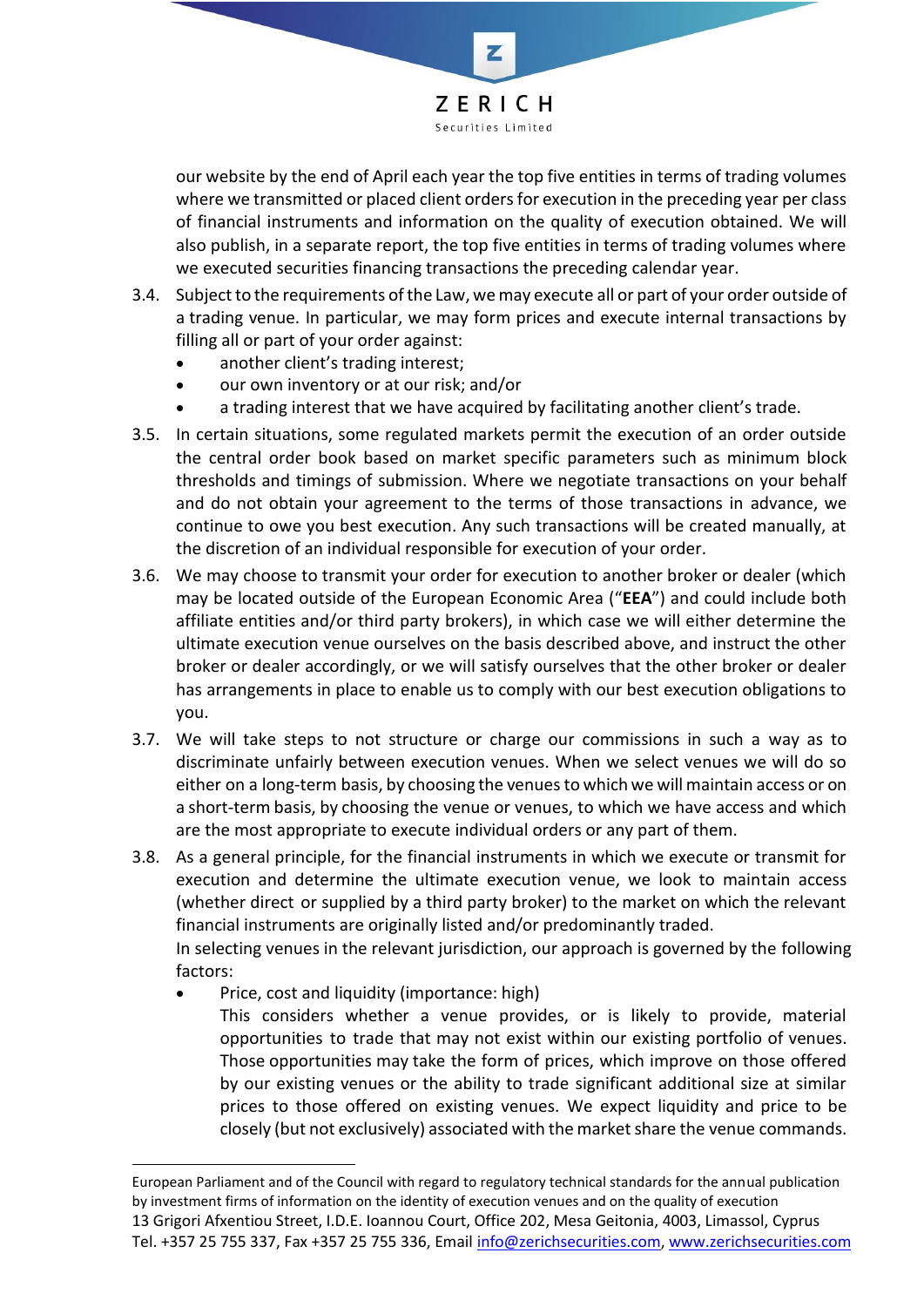

Z

The feesthat are charged to us by an execution venue (orthat arise from clearing and settling the trades executed on that venue) influence the costs incurred by our clients. We may charge commission rates for execution that reflect both the cost of providing our own services and the costs that we incur or expect to incur when we use external execution venues. In this case, the cost of execution associated with a particular execution venue will only be factorif we believe it will not be economically viable in the context of the commission rates that we believe our clients are willing to pay. Where the cost of execution is separately compensated for, such costs will be factor considered together with our own commissions and the execution price.

- Credit and settlement risk (importance: high) We will not generally use a venue if we are not able to determine the obligations (both on us and our trade counterparty) either to settle a transaction or to resolve failed settlements.
- Realised performance (importance: high) The metrics gathered once we utilise a venue are subject to frequent review and, taken together, may influence the decision to retain or disqualify a venue from on‐ going use. Metrics considered include but are not limited to: latency, liquidity, price improvement, the average ratio of the volume executed on our orders over the liquidity available at the time of sending the order according to the prevailing market data and pricing analysis. The metrics applied will depend on whether the venue operates by matching incoming orders with other orders and publishes pre‐ trade market data to the market that shows the prices of the orders resting on its order book.
- Market microstructure/operating model (importance: medium) We will usually assess venues according to the following themes:
	- $\checkmark$  whether the venue functions in a way that might benefit or hinder our ability to achieve best execution;
	- ✓ whether the rules of the venue and its fee structures encourage or discourage participants and trading behaviours that are compatible with the aims of achieving best execution;
	- $\checkmark$  whether we have confidence that the venue is reliable across a range of market conditions.
- Speed of access, immediacy and likelihood of execution (importance: medium) In general, the majority of European or US markets operate at comparable speeds and this factor is therefore not usually an important differentiator for those venues selection. The importance that we attach to speed varies with the market model, i.e. whether or not it provides any pre‐trade market data.
- 3.9. When we accept an order from you and immediately send that order directly to one or more execution venues, we are choosing between multiple execution venues giving due regard to the following principles according to the type of order that we are trying to execute:
	- Where an order has no limit price or is an order to buy in which the limit price is greater than or equal to the best offer price or an order to sell in which the limit price islessthan or equal to the best bid price our primary goal will be to achieve the best price/total consideration, followed by maximising the speed and likelihood of execution.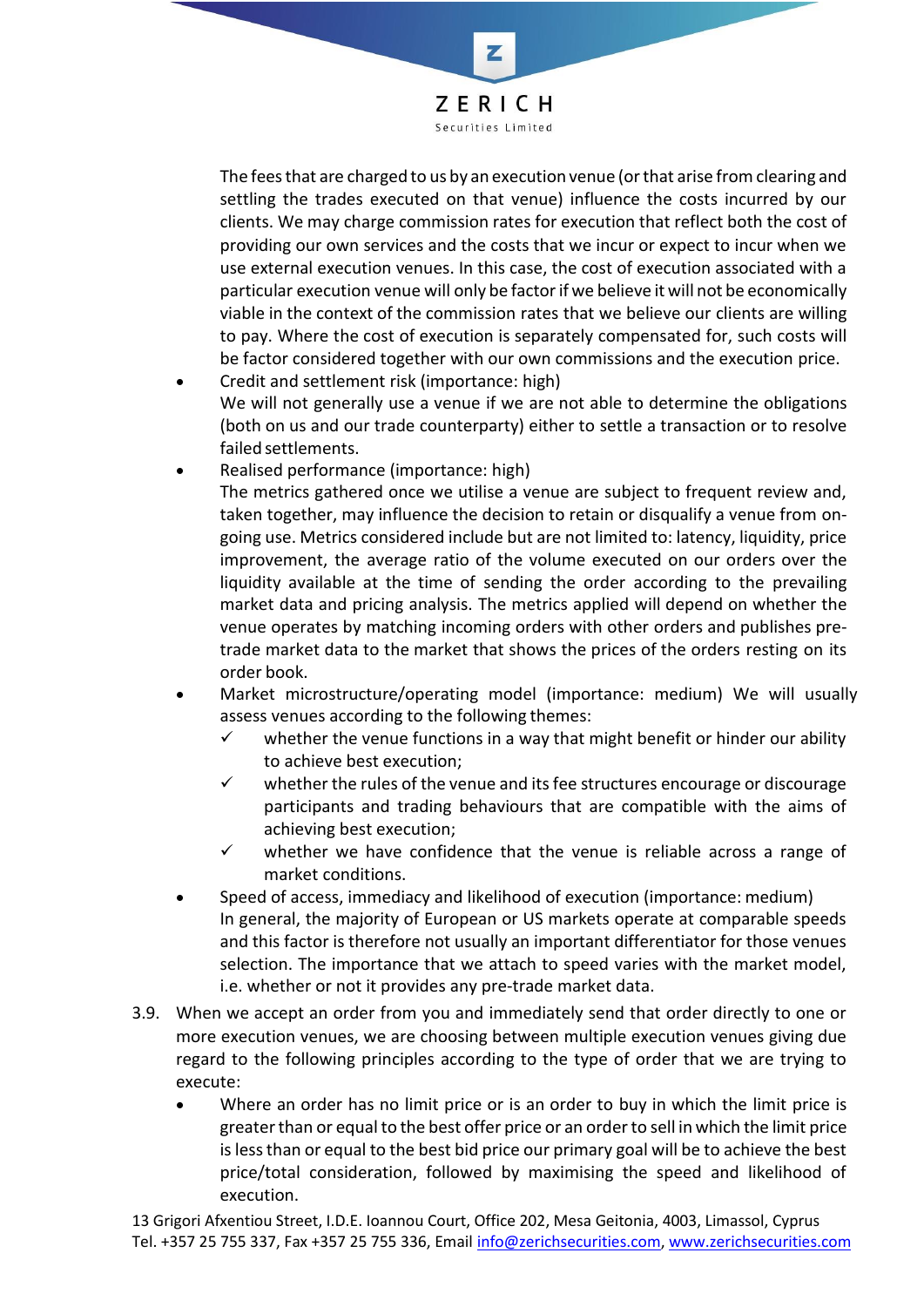

- Where an order has a limit price, which does not meet the above criteria, we consider that the price of the execution is set and our choice of venue will be determined by associated costs and maximizing both the speed and likelihood of execution.
- When choosing across a range of venues, which do not provide any pre-trade market data and execution prices of which are derived from the bids / offers published by execution venues providing such data our priority will be to maximize the speed and likelihood of execution whilst also minimizing the chance that there are adverse price movements around the time of execution and execution costs.
- 3.10. Although we are committed to execute your orders in a way we consider the most suitable, when markets become excessively volatile, for example, at the open or close of the standard trading session, the execution of your orders may still be impaired by:
	- Substantial difference between the bid or offer price or the last reported sale price quoted at the time of order entry and actual execution price.
	- Partial executions or execution of large orders in several transactions at different prices.
	- Delays in executing orders through external market makers due to manual routing or execution.
	- Substantial deviation of opening prices from the previous day's close prices.
	- Locked (the bid equals the offer) or crossed (the bid is higher than the offer) market conditions.
	- Order imbalances and back logs due to investors placing high volume of orders.
	- Pre-trade filters whether execution venues' or ours, result in orders with a large expected market impact are paused ortraded using an algorithm potentially causing slippage from the expected arrival price.

# 4. TYPES OF TRADING ORDERS

Given the risksthat arise when trading in financial markets, youmay wish to consider using different types of trading orders to limit such risk. Please, note that the descriptions below may apply to some and not all types of financial instruments.

Market order.

With a market order, you may instruct to execute a trade of a certain size as promptly as possible at the prevailing market price. Market orders are executed without regard to price changes. Therefore, if the market price moves significantly during the time it takes to fill your order, the order will most likely be executed at a price substantially different from the price when the order was entered. Certain exchanges do not support market orders. If you place a market order in these markets, we will automatically translate the order to an aggressive limit order within a certain percentage limit "in the money". You have responsibility to check if the order is traded in the market after order entry. If you experience or suspect any errors with the order contact us immediately.

• Limit order.

With a limit order, you set the maximum purchase price, or minimum sale price, at which the trade is to be executed. As a limit order may be entered away from the current market price, it may not be executed immediately. By placing a limit order, you give up the certainty of immediate execution in exchange for the expectation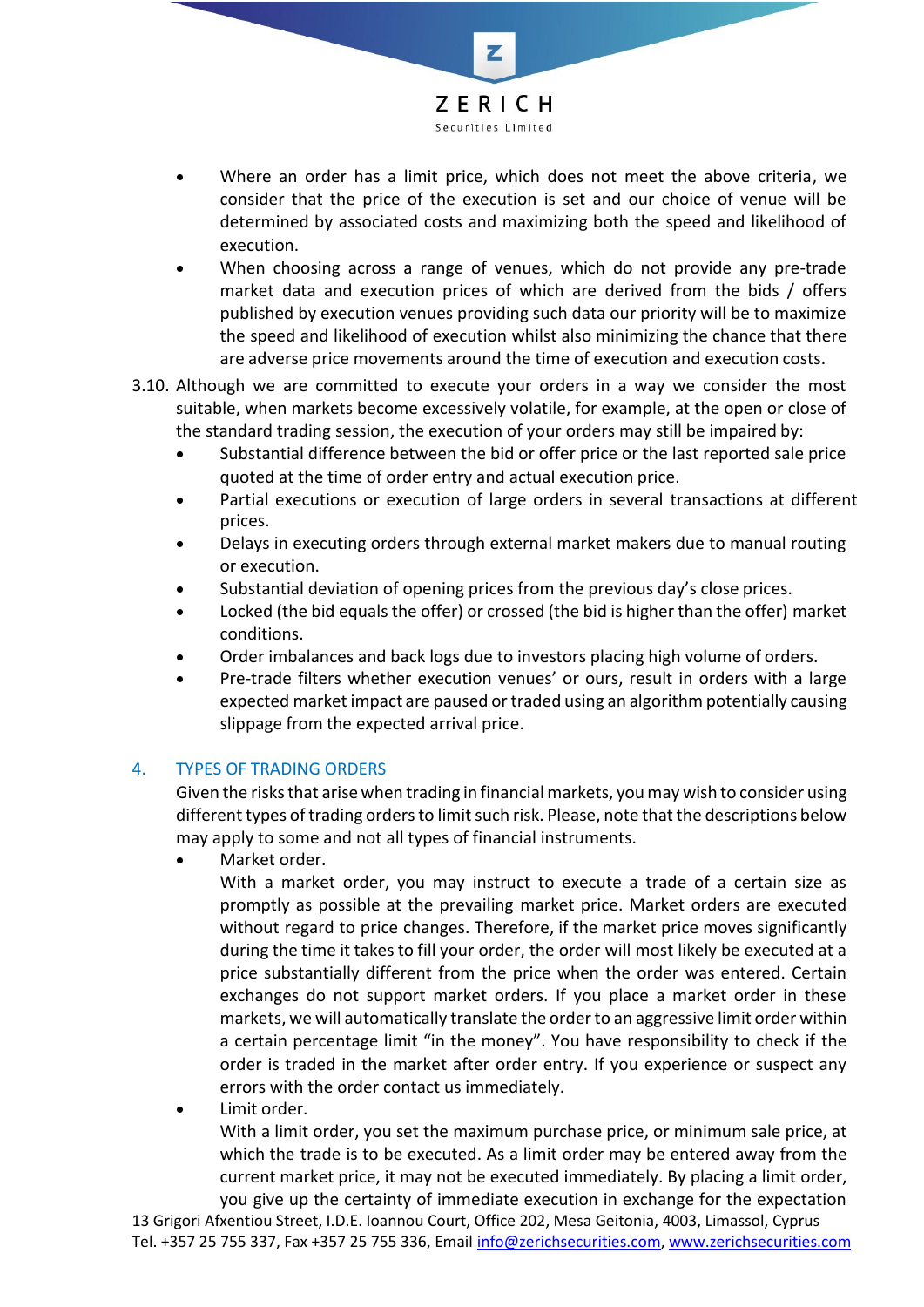

of getting an improved price in the future. Limit orders may be routed to an exchange automatically. Where a limit order is placed in a share admitted to trading on a regulated market or traded on a trading venue, we shall not be obliged to publish that limit order if it cannot be immediately executed under prevailing market conditions.

Stop order.

A stop order is an order to buy or sell a financial instrument once the price of the instrument reaches a specified price, known as the stop price. When the stop price is reached, a stop order becomes a market order. A buy stop order is entered at a stop price above the current market price. A sell stop order is entered at a stop price below the current market price. A stop order is therefore a "sleeping" order until the stop price is reached or breached. Sell stop orders are generally used to limit a loss or to protect a profit on a financial instrument. In order to ensure stop orders are not filled at unreliable prices during short periods with abnormally wide bid/ask spreads caused by, for instance, release of key economic figures we implement spread filters preventing order execution when spreads exceed certain levels.

Stop-limit order.

A stop limit order is a variation of a stop order with a lower (higher) limit price to suspend trading if the price falls (rises) too far before the order is filled restricting trading to a predefined price range. Once the stop price is reached a stop‐limit order becomes a limit order that will be executed at a specified price (or better).

We may offer you several ways to submit stop and stop-limit orders. On most venues, we implement and manage stop (or stop‐limit) orders in our systems, submitting market (or limit) orders to the venue when the trigger price specified by you has been reached and passed. On some venues, we may submit stop and/or stop-limit orders using the venue's native order type. For each venue on which you may trade we will specify to you whether stop and/orstop‐limit orders aremanaged by us or submitted using the venue's native order type. For stop and stop‐limit orders that we manage, unless you specify otherwise when submitting the order, the order will be triggered and a market (or limit) order will be submitted for execution when the venue on which the financial instrument is traded is open and has a valid bid/ask quote for the instrument and the last sale price for the instrument is at or above (for buy stop orders) or at or below (for sell stop orders) the trigger price specified by you.

Algorithmic order. An algorithmic order is an order executed by an automated strategy according to specific parameters or conditions. Algorithmic orders are intended to minimize the market impact created from placing larger orders or achieving a recognized trading benchmark. The orders can also be used to follow a volume participation or in general to achieve a better overall execution.

#### 5. SPECIFIC INSTRUCTION

5.1. Where you give us specific instructions, including specifying the characteristics of a bespoke product, either relating to an order or a particular aspect of an order, we will execute so far as is reasonably possible in accordance with those instructions. You should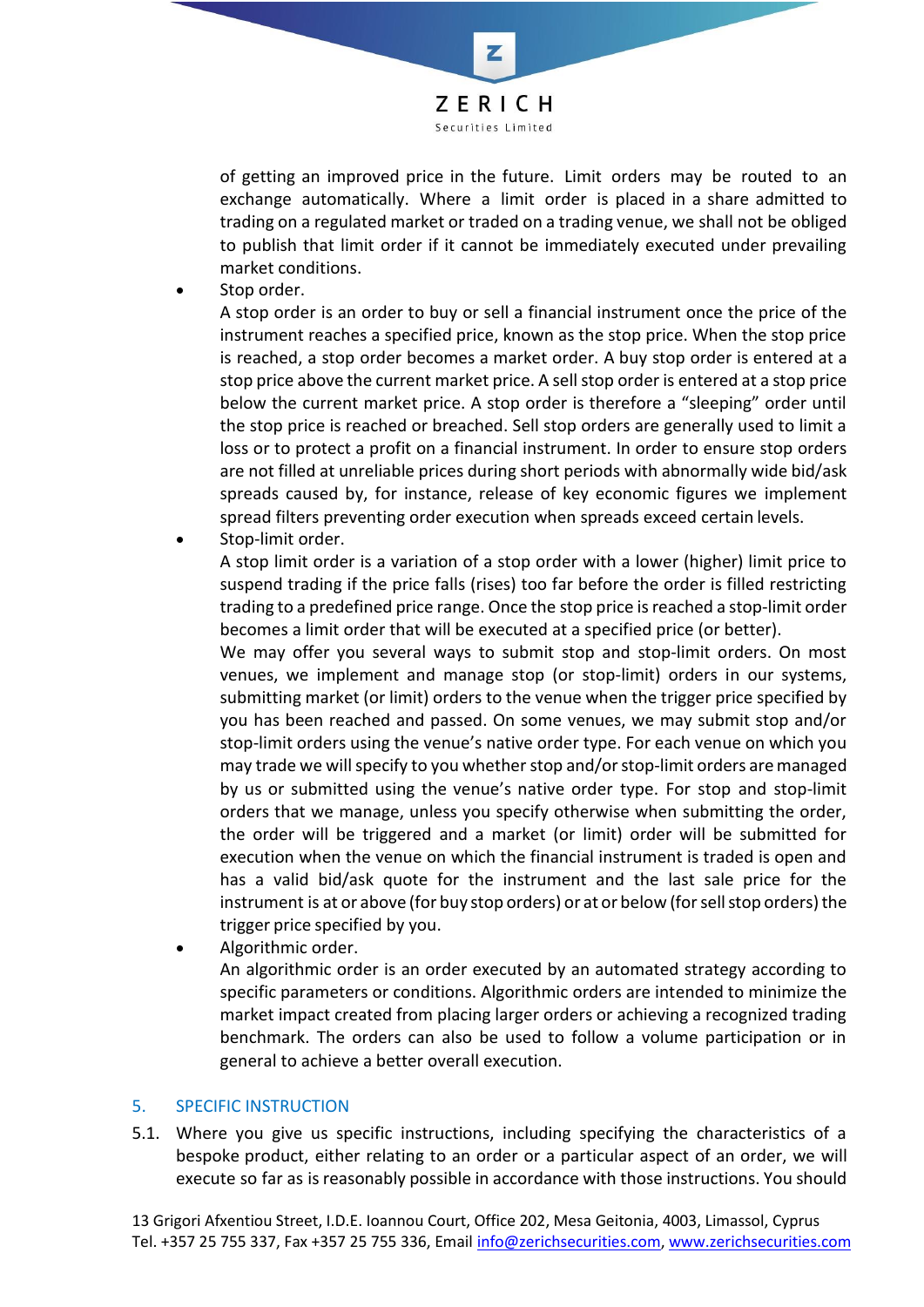

be aware, however, that specifics of the instruction may prevent us from taking the steps that we have putin place to obtain the best possible result for the execution of your orders with respect to the elements impacted by such specific instructions. Notwithstanding this, where you give us a specific instruction, which covers one part or aspect of the order, this will not release us from our best execution obligations in respect of any other part or aspect of your order that is not covered by such instructions.

- 5.2. We may not expressly indicate or implicitly suggest to you the content of the instruction, if we believe that an instruction to that effect is likely to prevent us from achieving best execution. This will not prevent us inviting you to choose between two or more specified trading venues, consistent with this document.
- 5.3. We may use systems that record your venue preferences for all your orders or other processesthat leave a clear audit trail of your wishes.
- 5.4. Where you give us specific instructions to execute a fixed-price transaction, we may execute outside of a trading venue, including trade against ourselves or one of our affiliates unless you expressly instruct us otherwise.

# 6. AFFILIATES AND THIRD PARTIES

- 6.1. The arrangements described in this document apply when one of the entities of our group handles the execution of your order itself.
- 6.2. Using affiliated entities and third party brokers allows us to provide access to markets where it otherwise may not be able to execute or, where we believe it to be in your best interests, to address certain characteristics of your order. However, you should be aware of the potential difference in approach to execution standards where this is the case; whilst we retain our obligations regarding best execution, the execution of the transaction may be carried out by an entity, which is not subject to MiFID II.
- 6.3. Where we engage either an affiliate or a third party broker for order execution, wewill:
	- carry out due diligence on that entity and will take steps to ensure that the entity is able to provide an appropriate standard of execution in the relevant market; and
	- monitor our executions with the broker to satisfy ourselves that they are providing appropriate standards of execution.
- 6.4. In relation to affiliates specifically, whilst we believe that using affiliates provides benefits to clients (including consistency of order handling; governance and oversight processes and the transparency thereof; certainty of market access; and integrated technology, allowing more efficient communication and front to back trade processing), we acknowledge that the opportunity for potential conflicts of interest exists. We are committed to mitigating these to the extent possible and perform due diligence on our affiliates to at least the same standard as for a third party broker; we also commit to monitor our executions with affiliate entities to satisfy ourselves that they are providing appropriate standards of execution.

# 7. SPECIFIC APPLICATION BY PRODUCT

7.1. This document applies to dealings in financial instruments as defined in the Law. Some products or services described in this document may nonetheless be inappropriate or unsuitable for you and we will provide you a clear and prominent warning whenever this will be the case.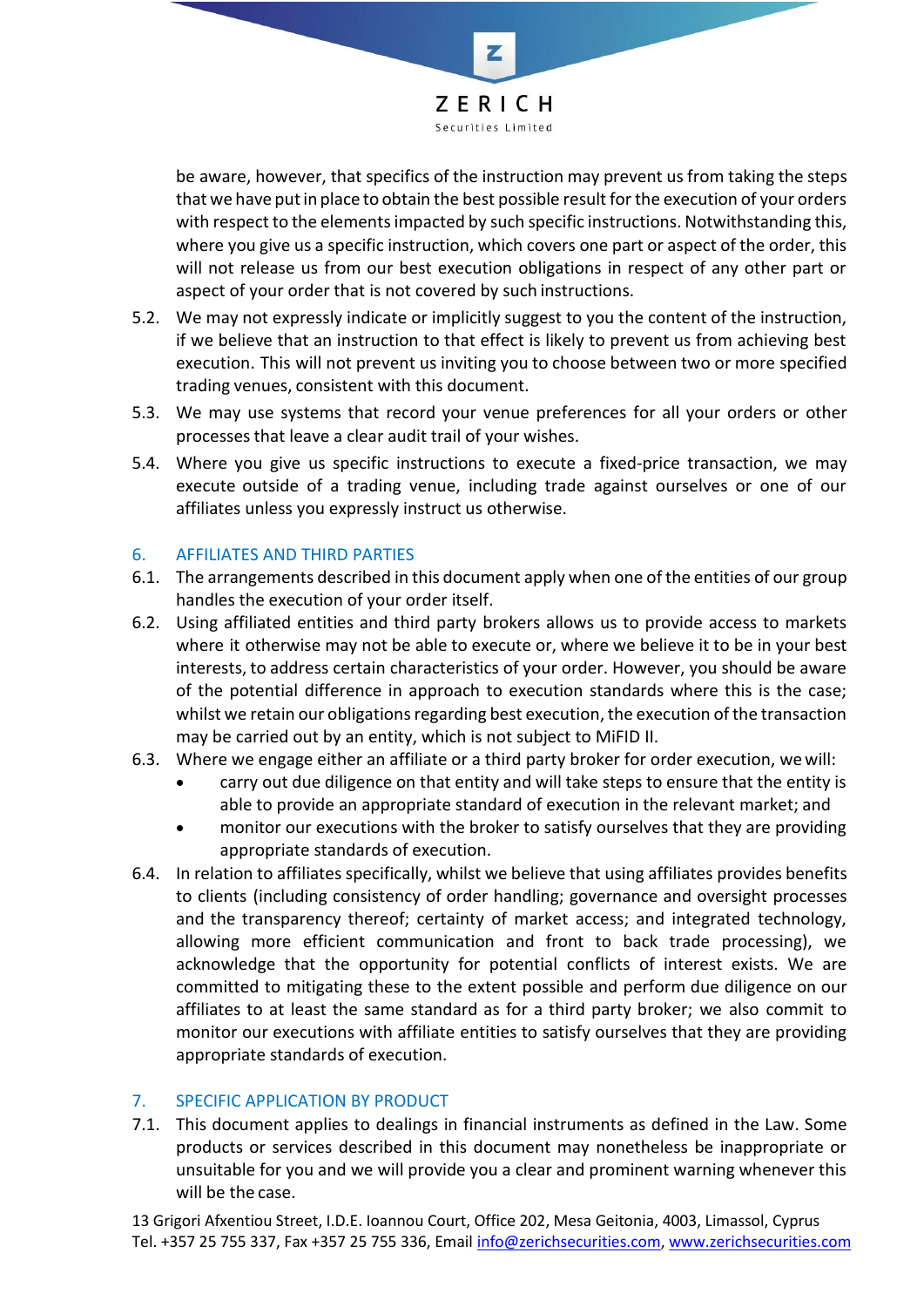

7.2. The elements of the best execution obligation that may apply in certain circumstances are set out below and are, together with the more general obligations contained in this document, applicable to each of the product and service described below to the extent explicitly stated in the relevant sections.

| Area where in scope execution<br>may arise                                                                                                     | <b>Application of best execution</b>                                                                                                                                                                                                                                                                                                                                                                                                                                                                                                                                                                                                                                                                                                                                                                                                                                                                                                                            |
|------------------------------------------------------------------------------------------------------------------------------------------------|-----------------------------------------------------------------------------------------------------------------------------------------------------------------------------------------------------------------------------------------------------------------------------------------------------------------------------------------------------------------------------------------------------------------------------------------------------------------------------------------------------------------------------------------------------------------------------------------------------------------------------------------------------------------------------------------------------------------------------------------------------------------------------------------------------------------------------------------------------------------------------------------------------------------------------------------------------------------|
| We subscribe for, or redeem,<br>units in certain funds on your<br>behalf.                                                                      | Price: due to the nature of the instruments (e.g. units in a<br>fund) there is only one price per subscription or redemption<br>period, as applicable. This means that price is not a relevant<br>factor for these transactions.<br>Speed&costs: these are the only factors that will apply. We<br>will always try to execute in a timely fashion. We will<br>endeavor to process any orders received before any relevant<br>cut-off time in accordance with any agreed documentation<br>in place with you and the terms applicable to subscriptions<br>or (as the case may be) redemptions for the relevant fund.<br>Other factors: there will commonly be only one method of<br>purchasing or redeeming units, for example via the manager,<br>administrator, transfer agent or general partner of the fund,<br>and this limits the applicability of the other factors. For<br>example, venue selection is not relevant where there is no<br>choice of venue. |
| You obtain tradable rights in<br>relation to shares held by you in<br>custody with us and we sell<br>these for you in the secondary<br>market. | Where we receive an instruction from you in relation to the<br>sale of tradable rights in certain markets, e.g. the Russian,<br>Ukrainian or Kazakh market, we currently engage the<br>services of our affiliate broker for execution.<br>Further information on how we make use of affiliated<br>entities, to satisfy ourselves that we are obtaining the best<br>possible result for you is set out in the relevant section of<br>this document.                                                                                                                                                                                                                                                                                                                                                                                                                                                                                                              |
| We lend your securities and<br>invest cash collateral.                                                                                         | Where you instruct us to lend your securities to borrowers<br>in exchange for appropriate collateral and to invest any<br>received cash collateral in accordance with any agreed<br>documentation in place with you, the following execution<br>factors are relevant: Price: we will endeavour to generate a<br>competitive return assessed across a portfolio of lendable<br>assets (rather than on an individual transaction basis).<br>Costs: we will take into account costs associated with<br>execution (including costs to us). These could include but are<br>not limited to transaction costs and our capital costs.<br>Likelihood of execution: counterparties may be looking for<br>certain trade attributes which can impact their ability to<br>trade or impact trade pricing. These may include but are not<br>limited to netting options, collateral and your dividend                                                                           |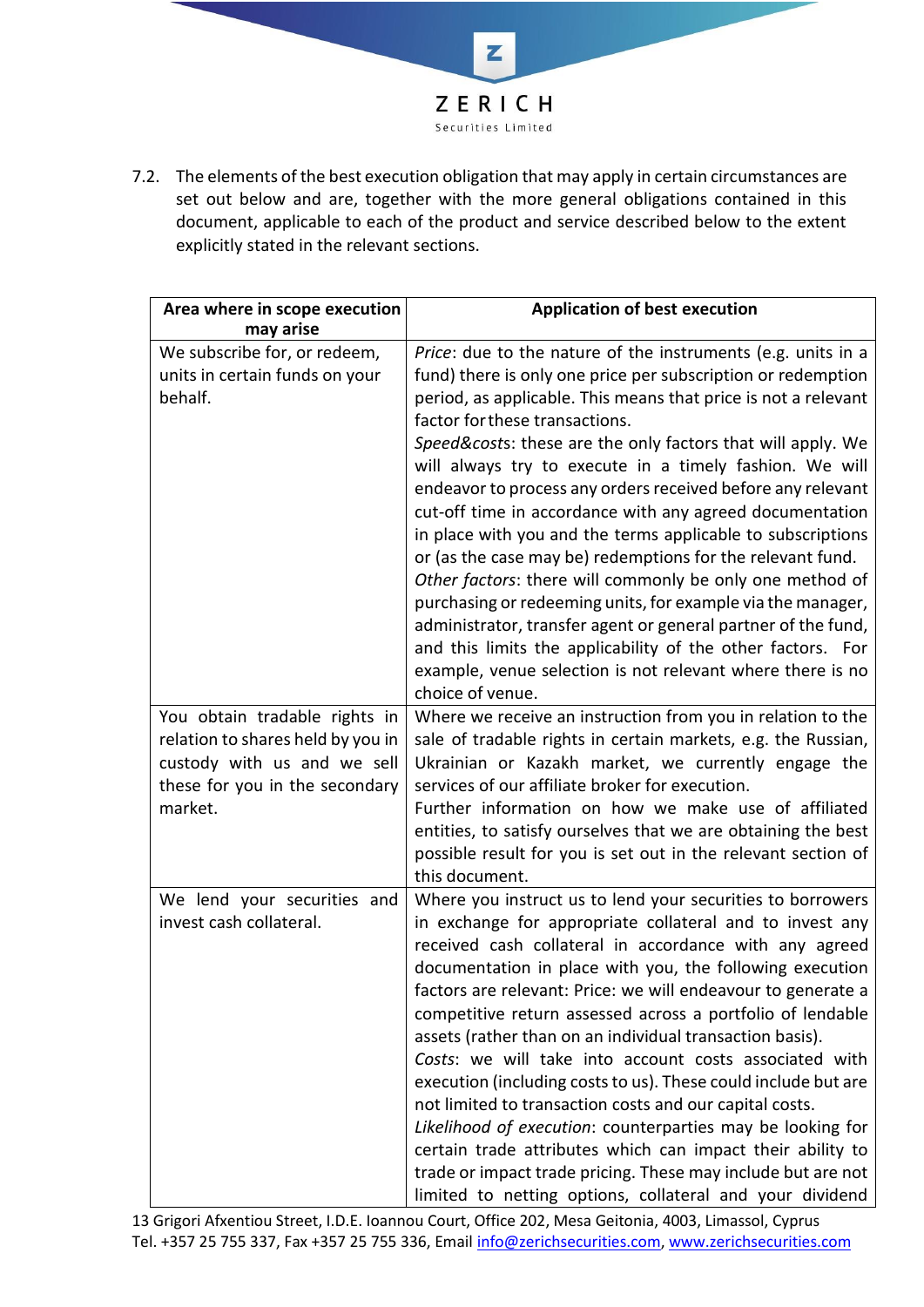

Z

| We execute exchange-traded                         | status.<br>Likelihood of settlement: if we become aware that a<br>particular execution strategy may compromise likelihood of<br>settlement, we may not pursue that strategy. This covers<br>both settlement of the underlying loan/cash investment and<br>the ability to settle client transactions e.g. sale of loaned<br>securities.<br>Size: large transactions will be filled by clients that have the<br>required number of securities/amount of cash or who are<br>part of a pool of securities/cash that can facilitate that trade.<br>Other factors: any other relevant considerations including<br>duration of loans or lending/collateral parameters and/or<br>counterparty restrictions imposed by you.<br>Subject to specific instructions, price and costs (including<br>costs to us) are likely to be the most important factors.<br>Subject to any applicable restrictions imposed by you, we<br>will enter into securities loans and/or investments on your<br>behalf by dealing with the borrowers/ counterparties<br>directly or through a trading platform.<br>We will endeavour to ensure a fair allocation of loans and<br>investments between you and other clients, taking into<br>account your specific instructions.<br>We will always execute your order on the central order book |
|----------------------------------------------------|--------------------------------------------------------------------------------------------------------------------------------------------------------------------------------------------------------------------------------------------------------------------------------------------------------------------------------------------------------------------------------------------------------------------------------------------------------------------------------------------------------------------------------------------------------------------------------------------------------------------------------------------------------------------------------------------------------------------------------------------------------------------------------------------------------------------------------------------------------------------------------------------------------------------------------------------------------------------------------------------------------------------------------------------------------------------------------------------------------------------------------------------------------------------------------------------------------------------------------------------------------------------------------------------------------------|
| derivative ("ETD") transactions<br>on your behalf. | of the regulated market that you state your order should be<br>placed on. With regards to best execution obligation, we                                                                                                                                                                                                                                                                                                                                                                                                                                                                                                                                                                                                                                                                                                                                                                                                                                                                                                                                                                                                                                                                                                                                                                                      |
|                                                    | deem to have satisfied these requirements, provided we<br>have correctly placed the order on the market that you as<br>the client specify. Where a regulated market permits the<br>execution of an order outside the central order book based<br>on market specific parameters such as block trades or cross<br>trades, we will look to secure the best possible result for you<br>leveraging<br>relationships<br>with<br>liquidity<br>existing<br>providers/market makers.                                                                                                                                                                                                                                                                                                                                                                                                                                                                                                                                                                                                                                                                                                                                                                                                                                  |
|                                                    | Price: this refers to the resulting price of the transaction<br>excluding our execution charges. Generally, this and costs<br>below)<br>deemed as the<br>(see<br>are<br>most<br>important<br>considerations.                                                                                                                                                                                                                                                                                                                                                                                                                                                                                                                                                                                                                                                                                                                                                                                                                                                                                                                                                                                                                                                                                                 |
|                                                    | Costs: these relate to commissions and standardised clearing<br>fees<br>(charged<br>by<br>the<br>relevant<br>and<br>market                                                                                                                                                                                                                                                                                                                                                                                                                                                                                                                                                                                                                                                                                                                                                                                                                                                                                                                                                                                                                                                                                                                                                                                   |
|                                                    | exchange/market/clearer). You are charged according to the<br>rates as specified and billing information can be provided by                                                                                                                                                                                                                                                                                                                                                                                                                                                                                                                                                                                                                                                                                                                                                                                                                                                                                                                                                                                                                                                                                                                                                                                  |
|                                                    | your relationship manager.<br>Market impact: this entails the possibility of the market                                                                                                                                                                                                                                                                                                                                                                                                                                                                                                                                                                                                                                                                                                                                                                                                                                                                                                                                                                                                                                                                                                                                                                                                                      |
|                                                    | moving against you or creating a misleading impression in<br>the market about the supply, demand or value of any ETD or                                                                                                                                                                                                                                                                                                                                                                                                                                                                                                                                                                                                                                                                                                                                                                                                                                                                                                                                                                                                                                                                                                                                                                                      |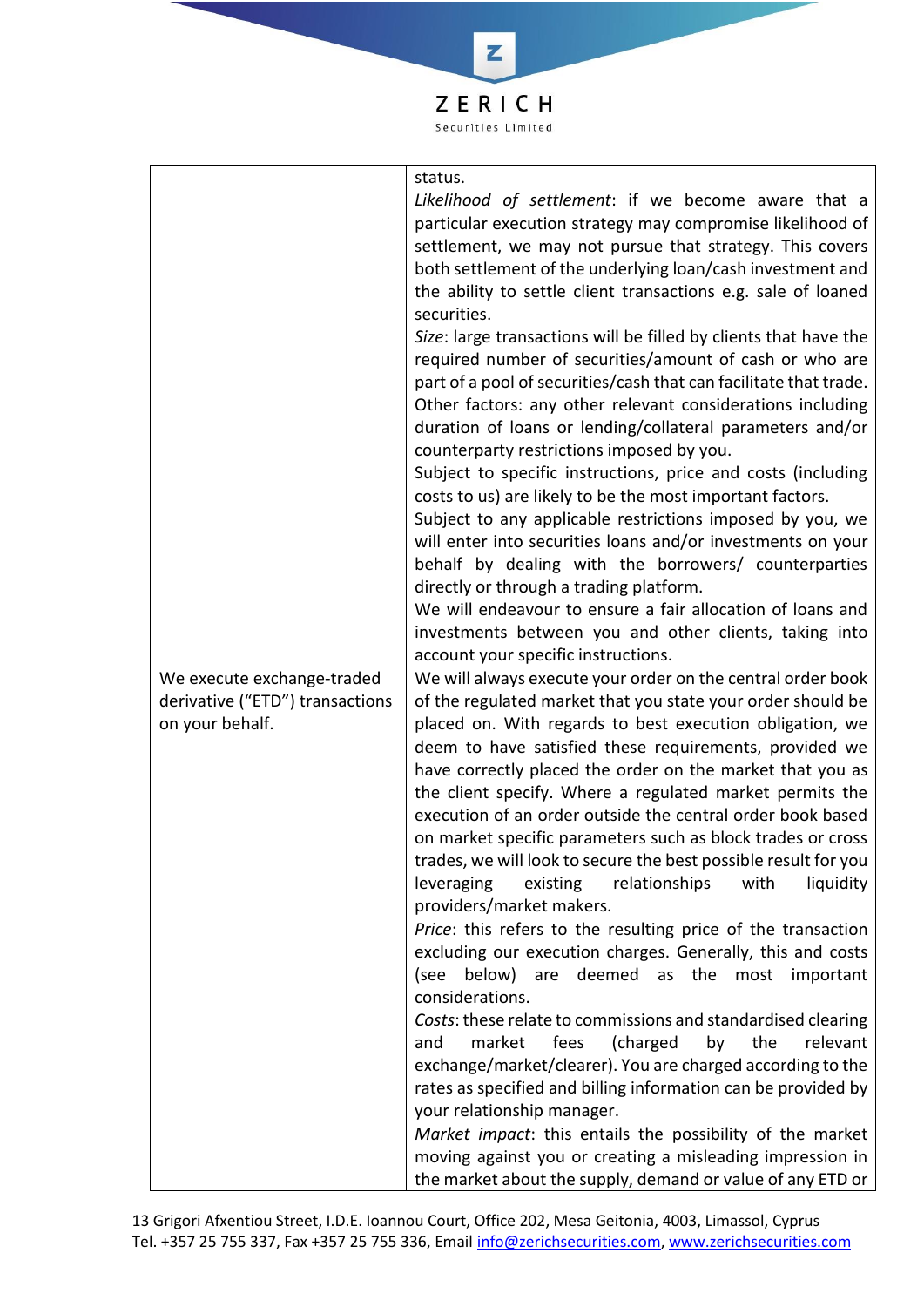

|                                                                         | price proposed to you.<br>Likelihood of execution and size: we interpret this as the<br>likelihood that we are able to entirely fill your order, or at<br>least a substantial part of it. These factors are most relevant<br>when access to liquidity in relevant instruments is<br>constrained in some way.                                                                                                                           |
|-------------------------------------------------------------------------|----------------------------------------------------------------------------------------------------------------------------------------------------------------------------------------------------------------------------------------------------------------------------------------------------------------------------------------------------------------------------------------------------------------------------------------|
| We execute orders to<br>participate in Initial Public<br>Offering (IPO) | Price: due to the nature of the transaction there is only one<br>price which is used for subscription. This means that price is<br>not a relevant factor for these transactions.<br>Speed&likelihood of execution: due to the nature of<br>subscription, there is only one day on which new securities<br>are issued to new owners. This means that speed&likelihood<br>of execution are not a relevant factor for these transactions. |

#### 8. MONITORING AND REVIEW

- 8.1. We will monitor the quality and appropriateness of our execution arrangements on an ex‐ ante and ex‐post basis and assess whether the execution arrangements we have pursued to provide for the best possible result for orders we execute on your behalf and decisions to deal on an‐ongoing basis.
- 8.2. We will, at your request, provide you with the market data, which served as a basis for the execution. In those cases where prices have been set at our discretion, we will provide you with all evidence needed to verify our compliance with this document.

13 Grigori Afxentiou Street, I.D.E. Ioannou Court, Office 202, Mesa Geitonia, 4003, Limassol, Cyprus Tel. +357 25 755 337, Fax +357 25 755 336, Email [info@zerichsecurities.com,](mailto:info@zerichsecurities.com) [www.zerichsecurities.com](http://www.zerichsecurities.com/) 8.3. We will review our execution arrangements and this document on a regular basis, and at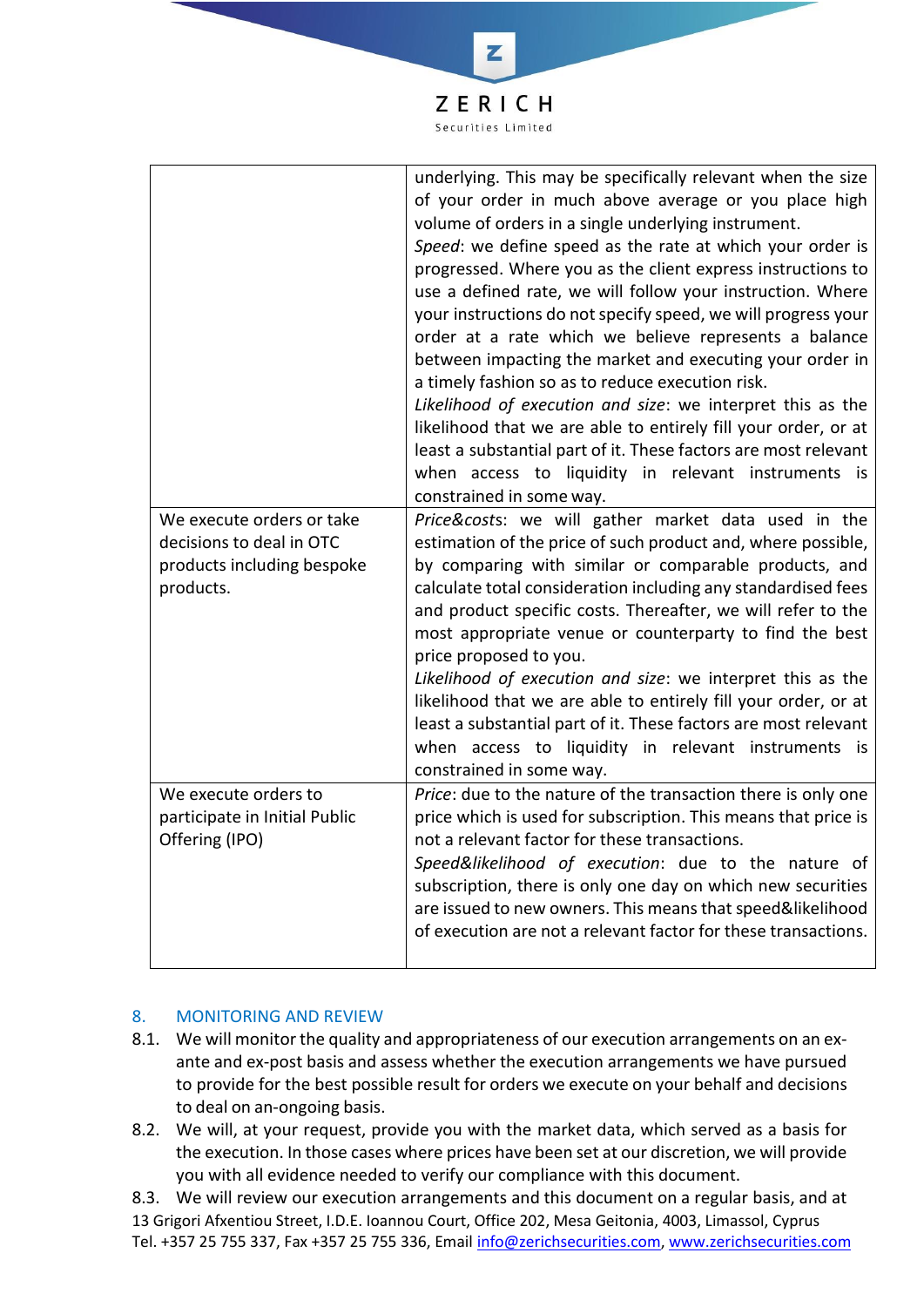

least once annually, to identify changes, which may be appropriate, taking account of, inter alia publicly available information relating to the quality of execution disclosed by relevant trading venues and our own data. Such a review will also be carried out whenever a material change occurs that affects our ability to continue to obtain the best possible result for the execution of client orders on a consistent basis using the venues included in this document. We will also notify you of any material changes to our order execution arrangements or this document via e-mail and our website at [www.zerichsecurities.com.](http://www.zerichsecurities.com/)

#### 9. INFORMATION REGARDING BEST EXECUTION

This document and other related publications, including the list of execution venues on which we place significant reliance, an annual publication of information on the top five execution venues we have used in terms of trading volumes and execution quality, are made available on our website at [www.zerichsecurities.com.](http://www.zerichsecurities.eu/)